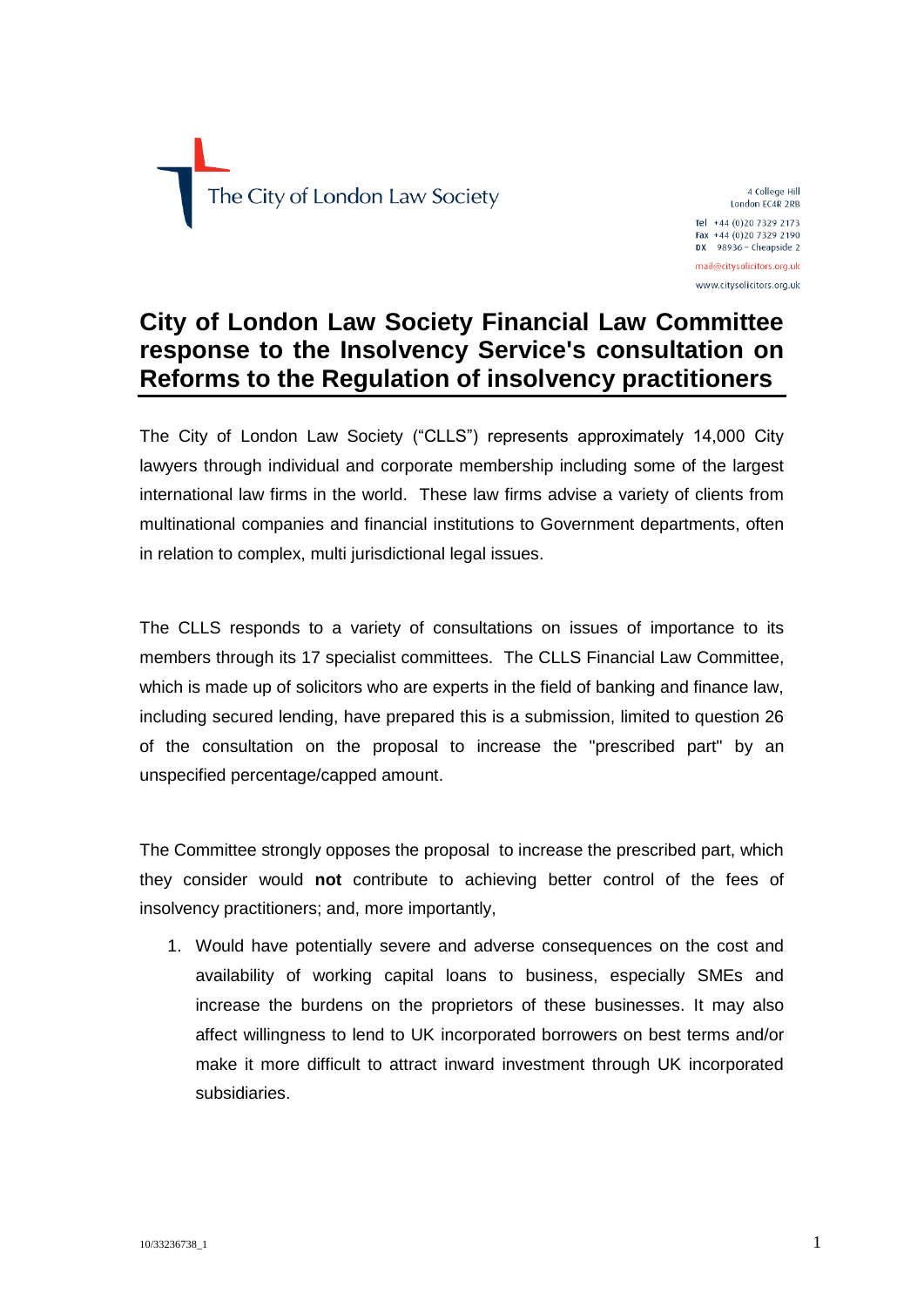- 2. Potentially have serious adverse effects in relation to financial collateral requirements in wholesale markets and on the attractiveness of the UK as a location by such market activity.
- 3. Affect the legitimate expectations of current proprietors of floating changes in an expropriatory manner.
- 4. Generally create additional uncertainty about the UK regulatory regime for financial institutions, by making lending on the most commonly used form of security more risky.

This proposal having been put forward apparently without an appreciation of its significance in relation to the current economic situation and it's conflict with the established policy of HMG to promote bank lending, while ensuring that bank lending is carried out on a prudent basis, we urge that, in order to avoid market uncertainty, an early announcement is made either:

- that there will be no change to the prescribed part; or, at least,
- that any changes to the prescribed part will not affect pre-existing charges and that no changes will be made to the prescribed part that would have adverse effects on the availability or cost of borrowing for companies or which would adversely affect the operation of the financial markets. This seems to us the minimum essential to avoid adverse consequences arising from the review itself.

## **THE OFT STUDY**

We note that this proposal does not arise from the OFT Study. We have no doubt that the OFT would have recognized that the proposal would have effects, not in the relatively small market for the services of insolvency practitioners, but in the much larger and much more economically significant markets for corporate lending, in which secured lending plays a key part, and in the operation of the financial markets, which are underpinned by the taking of security in the form of floating charges, so that any increase in the prescribed part increases risk, eg for system operators, and would result in increased collateral requirements for market participants. As other neighbouring jurisdictions generally do not have such requirements, it would have the potential to place UK borrowers at a disadvantage.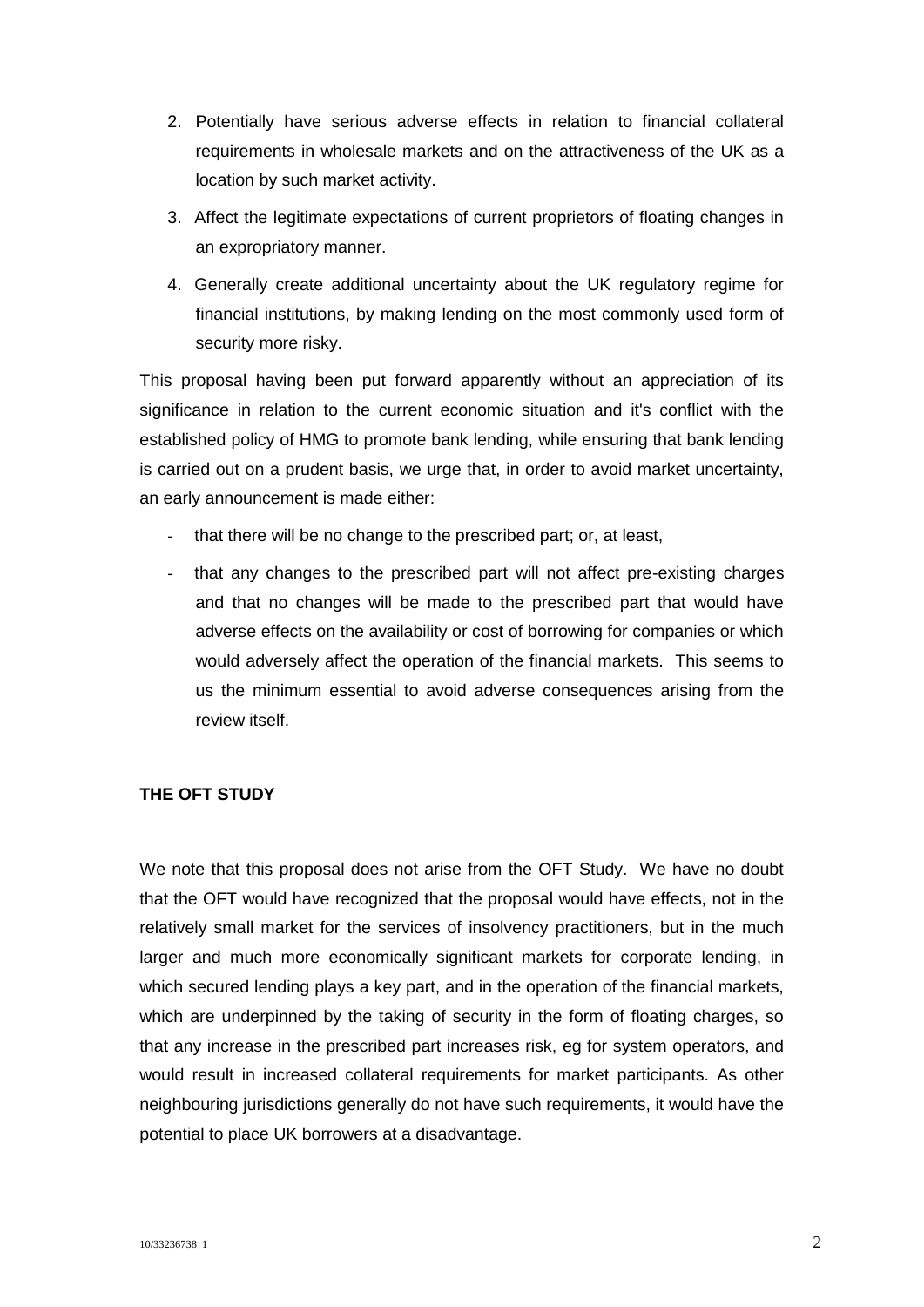We do not consider that it was appropriate to put forward a proposal of such gravity as an adjunct to the this consultation in relation to the services of insolvency practitioners. In fact, this positioning may result in it being missed by parties who could be adversely affected by the proposal.

## **THE ECONOMIC IMPACT STUDY**

We note that the proposed increase of the prescribed part by an undefined amount is dealt with briefly in the economic impact assessment and is assessed as having no cost:

"As the proposal involves a transfer of resources from the floating charge holder to the body of unsecured creditors, this would be a £0 net cost to business change." (para 1.116).

This assessment completely fails to see the economic effect of increasing the prescribed part is also to transfer additional risk of non-recovery of debt from unsecured creditors to those relying on floating charges and thus to affect the cost/benefit analysis for the lender or other party incurring financial risk on the security of a floating charge. This in turn affects the willingness of the charge taker to take risk and the charge holder will require one or more of the following:

- A higher rate of return, such as a higher interest rate: secured lending would normally be cheaper than riskier unsecured lending;
- A greater amount or value of collateral from the chargor to ensure that the exposure to the increased risk is mitigated: this would either tie up assets the chargor could use more profitably (or to raise additional finance for growth) or, if it does not have free assets to add to the collateral, limit the amount that can be borrowed;
- Other additional collateral, such as personal guarantees or charges over personal assets of a company owner or owners, this collateral being unaffected by the rules on the prescribed part. Business owners and their families, when asked for such collateral, have a difficult decision whether to risk core family assets (such as their home) or to keep borrowings down and miss opportunities for growth. Some would undoubtedly decide against giving such collateral and forego business expansion or possibly take their entrepreneurial talents elsewhere.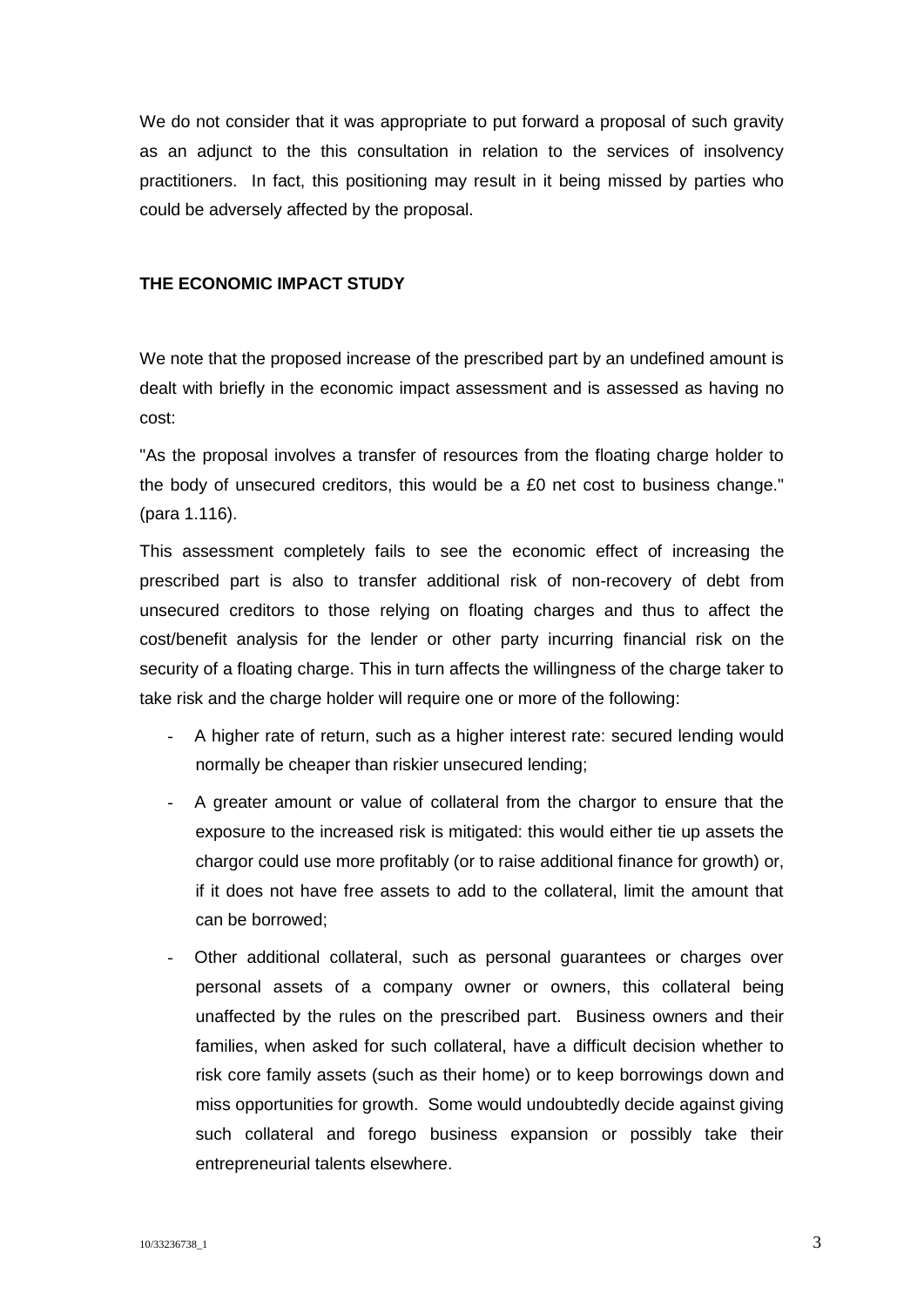#### *Reduced availability of finance*

Failing one of the above, the amount that can be loaned will be reduced. It will be an absolute reduction where the lender cannot conclude that it would be prudent for it to lend on unsecured terms, including, according to the current law, exclusion from participation in the distribution of the prescribed part. This may also be the case, where additional collateral would have to come from outside the chargor company, and, as described in the preceding paragraph, the company owners are unwilling to take this risk.

#### *Adverse effects in the financial markets*

In relation to financial markets, the effect of case law is that charges over changing pools of assets will usually be, or be at risk of being characterised, as floating charges. These do not normally relate to all the assets of the chargor, but nevertheless are subject to the prescribed part rules. These charges, taken as security for the liquidity and credit arrangements that support clearing and/or settlement through UK financial market infrastructure, (including recognized clearing houses such as Crest), are an essential underpinning to the operation of the markets. The effect of an increase in the prescribed part would be to increase the risk that the charged assets would be inadequate to meet the obligations of a failed market participant with the consequent risks to market stability. To avoid that consequence, greater collateral requirements would be placed on UK chargors, or, where additional collateral could not be provided, their activities in the market would have to be reduced. Another alternative would be that they would move their main operations from the UK to some other market where the prescribed part was not applicable and collateral requirements were lower.

### *Serious financial consequences*

None of these consequences could be regarded as having a value of £0! Indeed it seems likely that their cost in relation to markets of many £bn, would far outweigh the benefits of the containment of the fees of insolvency practitioners under the other proposals dealt with in the consultation document, while contributing little or nothing to that containment.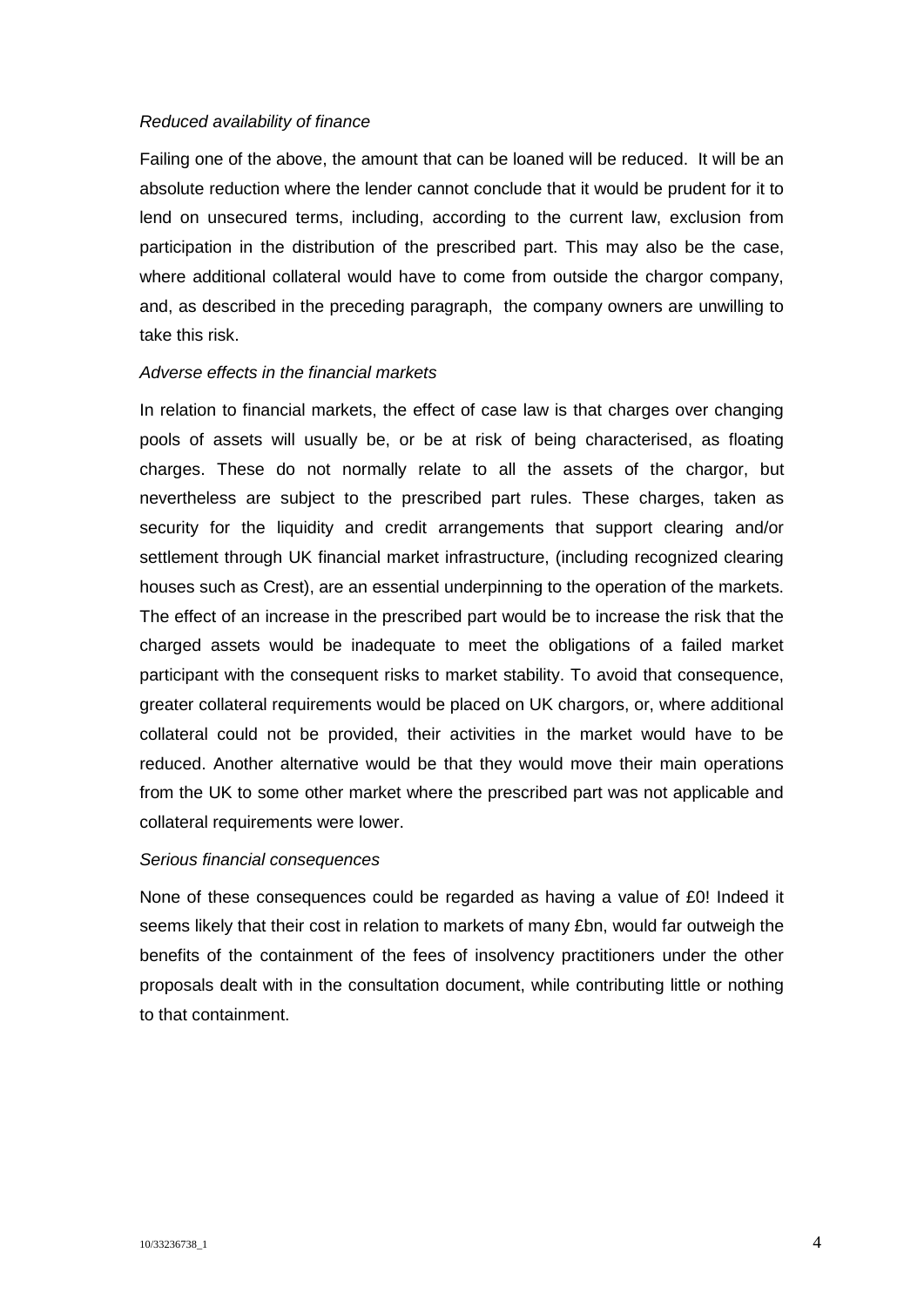#### **Effect on Containment of Insolvency Practioners Fees**

We believe that an increase in the prescribed part would be likely to have no beneficial effect on the containment of insolvency practitioner fees.

In the cases where there is a floating charge over substantially all the assets of the company, the floating charge holder will usually have been instrumental in the appointment of the administrator and will be well motivated to exercise control over his or her fees. If the value of the assets exceeds the amount secured by the floating charge by a significant amount, then unsecured creditors will share that motivation and larger creditors are likely to be active through the Creditor's Committee in any event; if there is only the prescribed part or little more for unsecured creditors, they are likely to show no interest and rely on the controls of the secured creditor to achieve the best outcome in relation to the prescribed part.

A minor increase in the prescribed part (percentages and/or caps) would not change that position.

It could only possibly make a difference if the amount of the prescribed part were increased to a figure which was a significant part of the total net property – and even then only where the amount of the net property is itself a large enough value to make it worthwhile for larger unsecured creditors to take an interest where they would not have otherwise (and in the cases where net assets significantly exceed the amount secured by the floating charge they have that incentive anyway). However, the secured creditor would be, if anything, less incentivised to contain fees in all cases, not just those (which would be relatively limited in number) where the circumstances gave unsecured creditors an incentive they did not previously have.

For floating charges, such as those in the financial markets, which do not cover all the assets of a company, the removal of access to substantial parts of the security, would mean that there was a move to other types of collateral taking (possibly in another jurisdiction, so as to avoid any recharacterisation risk) to avoid the impact of the floating charge and that would remove a powerful secured creditor with an incentive to control the insolvency practitioners' fees from the picture altogether and probably lead to a worse position than currently.

While we conclude that increasing the prescribed part would not assist in containment of insolvency practitioners fees and therefore falls outside of the remit of the proposed changes, the proposal has such adverse other consequences, that we consider it should be explicitly abandoned. If continued in any form at all, it should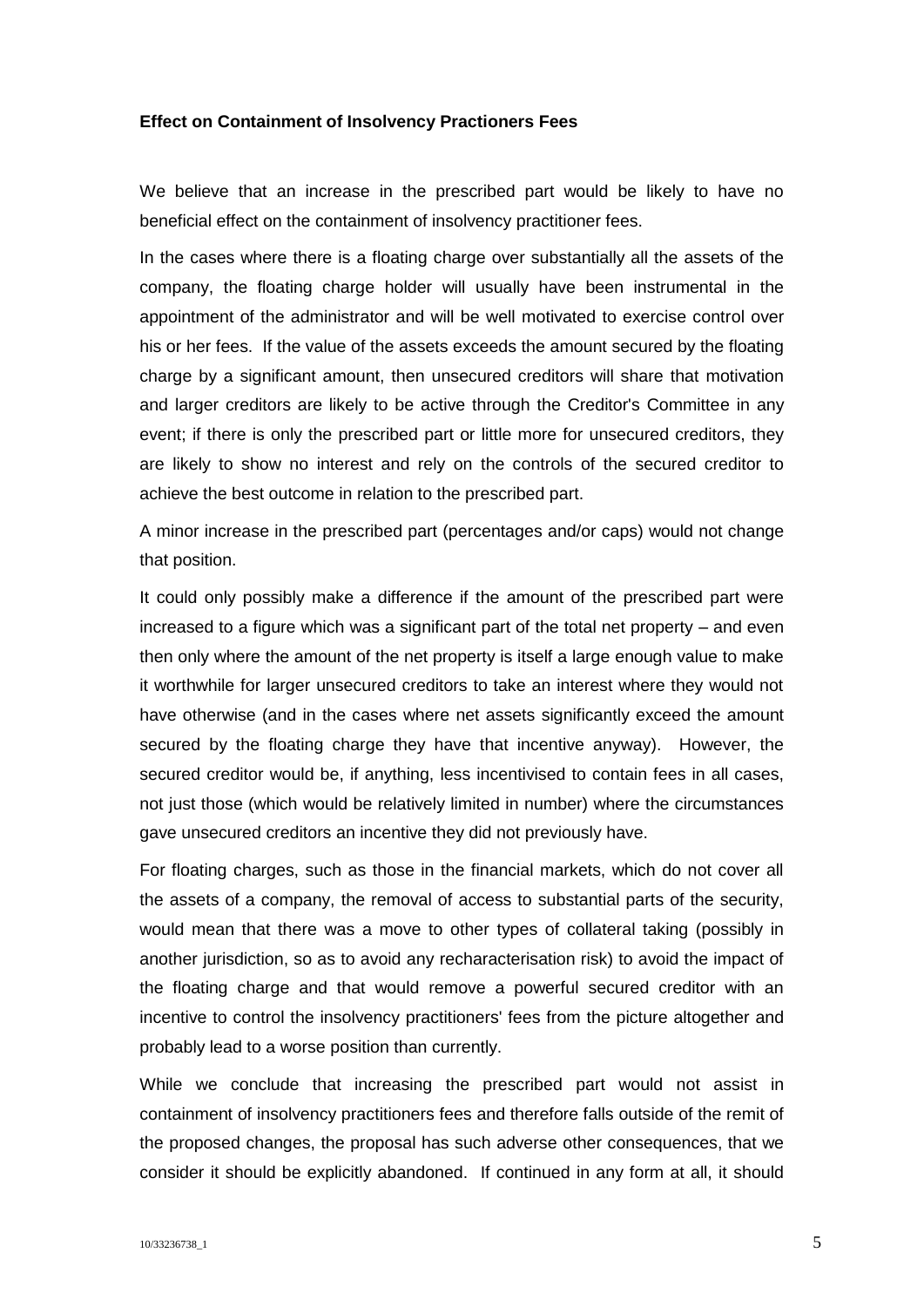be in a separate consultation where the policy considerations outlined below can be properly taken into account and appropriate assurances given to the markets, so as to avoid damage.

## **Policy considerations**

## *History of the Prescribed Part*

The prescribed part was introduced in 2002 at the time when the Government agreed to give up Crown preference. Before that time the Crown had been entitled to tax and various other claims ahead of both floating charge and unsecured creditors. In extreme cases this resulted in the Crown obtaining all the realisations of an insolvency and the impact was highly variable and capricious in individual cases, not allowing for effective risk assessment by unsecured and floating charge holder creditors. In giving up Crown preference, the aim of Government was to leave the position of floating charge holders on average neutral (though the standard formula for the prescribed part removed the possibility of extreme results) and to pass the average benefit through to unsecured creditors.

In order to avoid any expropriatory effects, the new law was only applied prospectively.

This is all clearly recorded in Parliamentary records on the passage of the Enterprise Act 2002 and, at the time, it was made clear that the working of the prescribed part would be reviewed only to ensure that it was at the right level to ensure that the value of Crown preference passed to the unsecured creditors: see letter of  $10<sup>th</sup>$  February 2003 from Victoria Prime of the Insolvency Service to Geoffrey Yeowart (Deputy Chairman of the CLLS Financial Law Committee) attached.

It was also the intention of Government that the floating charge holder would be itself entitled to share in the ring-fenced fund in respect of its shortfall: see attached note of meeting with DTI on 4<sup>th</sup> November 2002. However, as noted in the Consultation Paper, the Courts, notably in *re Airbase (UK) Limited [2008] EWHC 124*, have decided that the language of the legislation, excludes the floating charge holder from sharing in the prescribed part. This means that floating charge holders are in effect deferred creditors to that extent.

*Changing the Prescribed Part*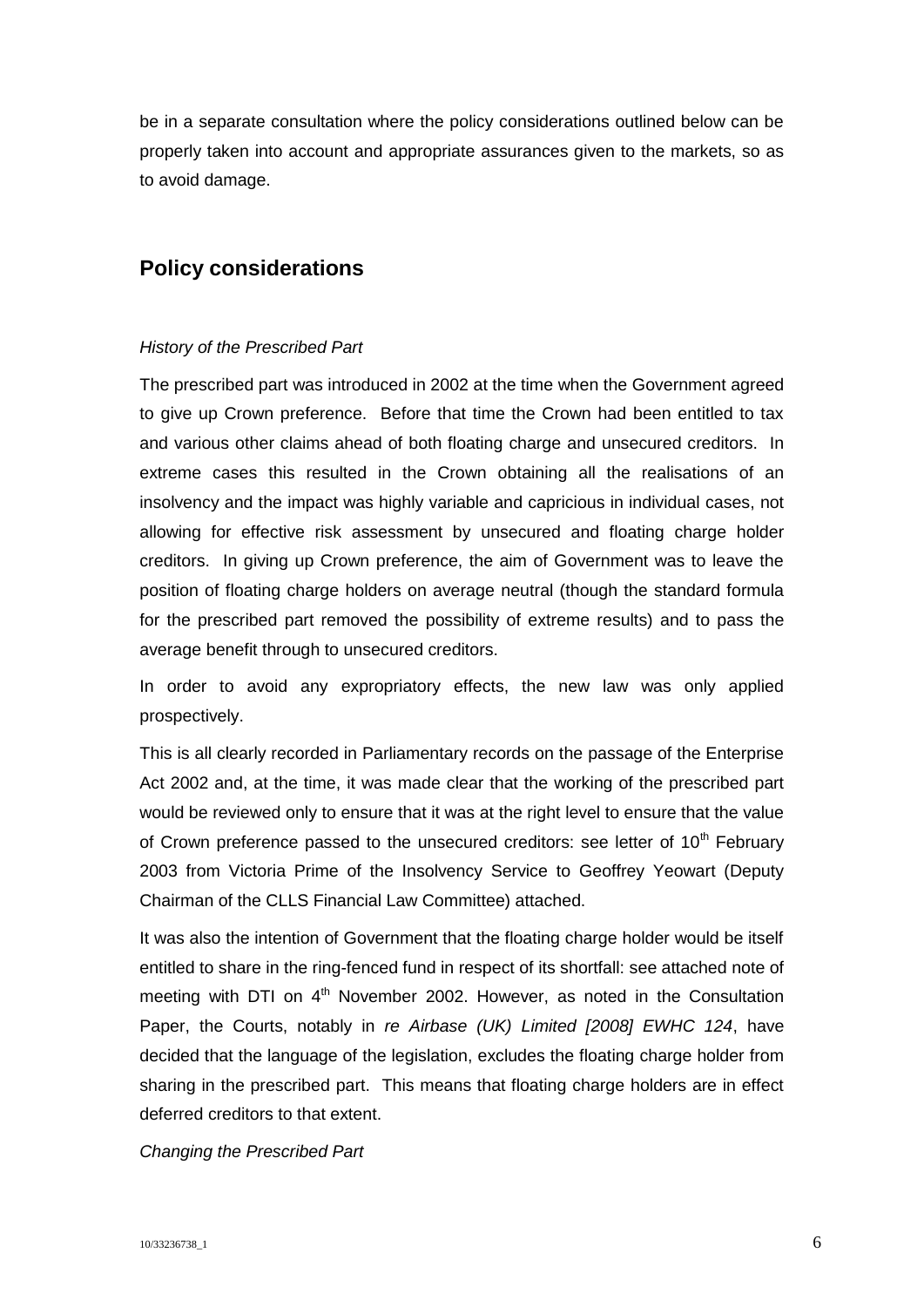It would be possible to now carry out the review, according to the Consultation Paper, not ever carried out, to determine whether the prescribed part in practice delivers overall to unsecured creditors the value of the Crown preference. Any changes to match the prescribed part better to Crown preference foregone (whether an increase or a decrease) would be justified by the terms of the legislation and the surrounding assurances given to stakeholders.

However, an increase for any other purpose would not be in accord with either the purpose of the legislation or the assurances given at the time.

## *Policy Considerations*

Apart from the statement that the Government believes that increasing the prescribed part is an "interesting idea", there is no indication of any policy reason for doing so. Unless a clear policy can be articulated that there is a respectable case that would bring some wider benefits to the economy, we suggest that now is not the time to create uncertainty about the risks of lending to UK corporates on the basis of a floating charge.

The economy is in a fragile state and bank lenders have been both castigated for imprudent lending and urged to increase lending to corporate borrowers. As increasing the prescribed part increases risk for lenders, to have uncertain proposals to take this step runs counter to Government policy to encourage lending to corporates (especially SMEs), while uncertainty as to the extent and impact of any increase makes prudent planning for that risk impossible.

### *Need not to affect existing charges*

The effect of an increase (save to reflect Crown preference foregone more accurately) would be expropriatory of the rights which holders of existing floating charges would legitimately expect, removing their priority and reducing them to a deferred status to the extent of the increase. Without financial compensation this would be illegal.

Therefore, if there is to be any question of additional changes increasing the prescribed part, it is essential that the Government clarifies that existing floating charges will not be affected. This is also consistent with the approach adopted by the Government when introducing curbs on the rights of existing floating charge holders under the Enterprise Act 2002 (the chief of these was the restriction on appointing an administrative receiver).

## *Impact Assessment for New Lending to SMEs and larger corporates*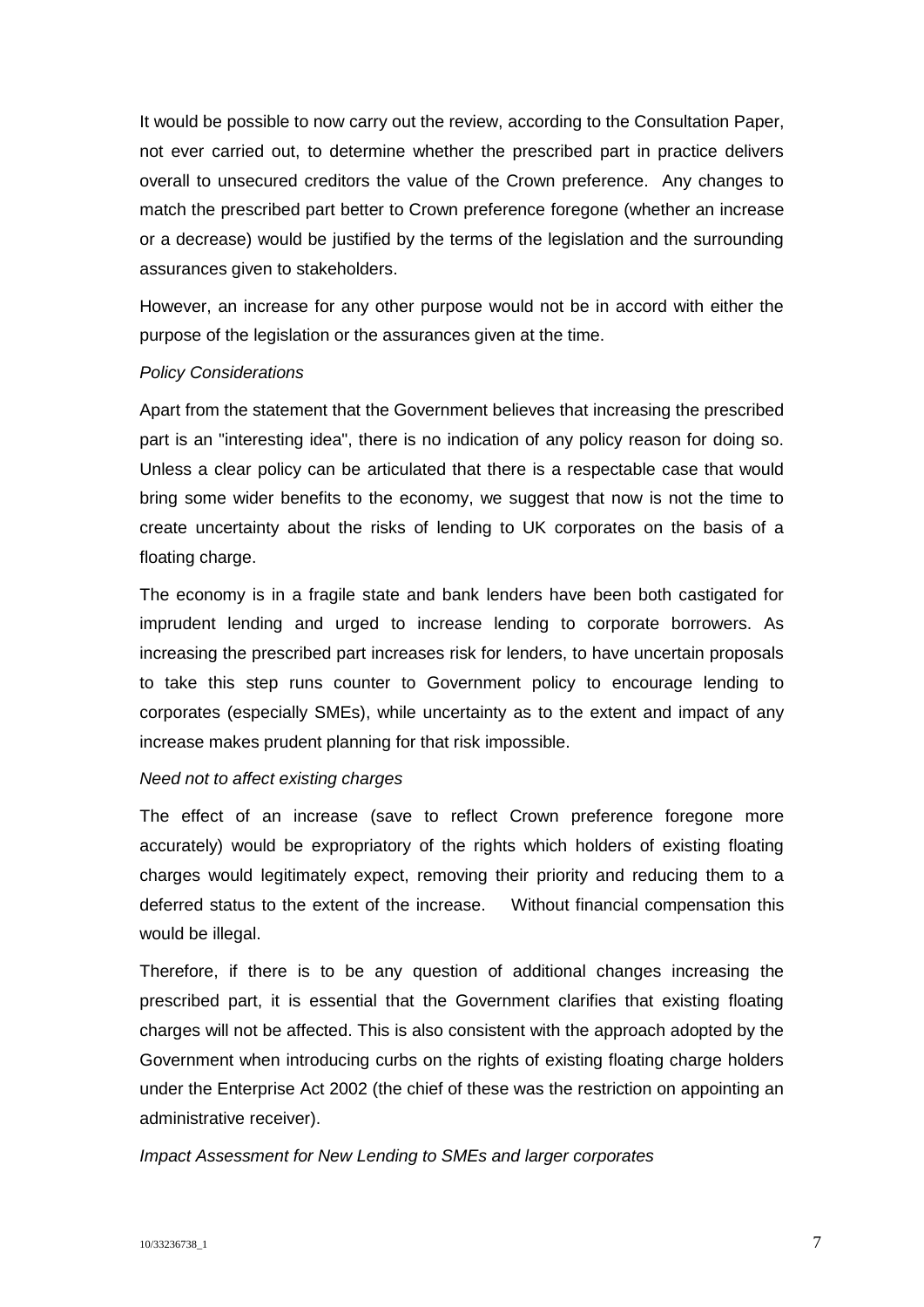In deciding whether there is any policy reason to consider any other change to the prescribed part, the effects would need to be considered in relation to their impact on the availability and cost of finance for businesses borrowing on the security of floating charges. One common type of borrower is an SME borrowing working capital from their principal lender. Another, though less common in modern conditions, is a larger business issuing quoted debentures secured with a floating charge.

In each case, the terms of lending may be more onerous, or the amount that can be borrowed curtailed, having regard to the increased risk for the floating charge holder that its security will prove to be inadequate, not because of a shortfall of charged assets, but because the charge holder has been prohibited from utilising a substantial proportion of those assets on an insolvency in order to obtain repayment. In the case of SMEs the prospect that lenders will require additional security from outside the borrowing company and its subsidiaries will be increased, with consequent increased risk or dampening of entrepreneurship for the proprietors of these businesses and their families (with resulting implications on job creation).

It would be appropriate in that context, if any significant change were considered justified, also to review whether case law should be reversed and the charge-holder entitled to share in the prescribed part, so as to reduce the impact of deferment.

### *Impact Assessment for Floating Charges in support of Financial Market Operations*

Floating charges and charges expressed to be fixed (but at risk of recharacterisation as floating) are commonly taken as security for the liquidity and credit arrangements that support clearing and/or settlement through UK financial market infrastructure, (including recognized clearing houses such as Crest). These charges, are an essential underpinning to the operation of the financial markets. Charges will be taken over defined but changing asset pools, typically securities or a bank account with a minimum balance requirement). As a result of case law, most recently *Gray & Ors v G-T-P Group Limited Re F2G Realisations Ltd (in Liquidation) [2010] EWHC 1772 (Ch)* but building on the House of Lords decision in *National Westminster Bank plc v Spectrum Plus Limited [2005] UKHL 41,* it is impracticable in many (probably most) cases to achieve a charge which will be recognised as fixed and these charges have to be treated as floating charges. They are also unlikely to benefit from the UK implementation of the Financial Collateral Directive in its present form and therefore, although used for precisely the purposes which are recognised as requiring immediate and full enforcement rights in the event of failure of the chargor/collateral giver, suffer from all the disabilities and restrictions that apply to floating charges of the type described above, including the application of the prescribed part.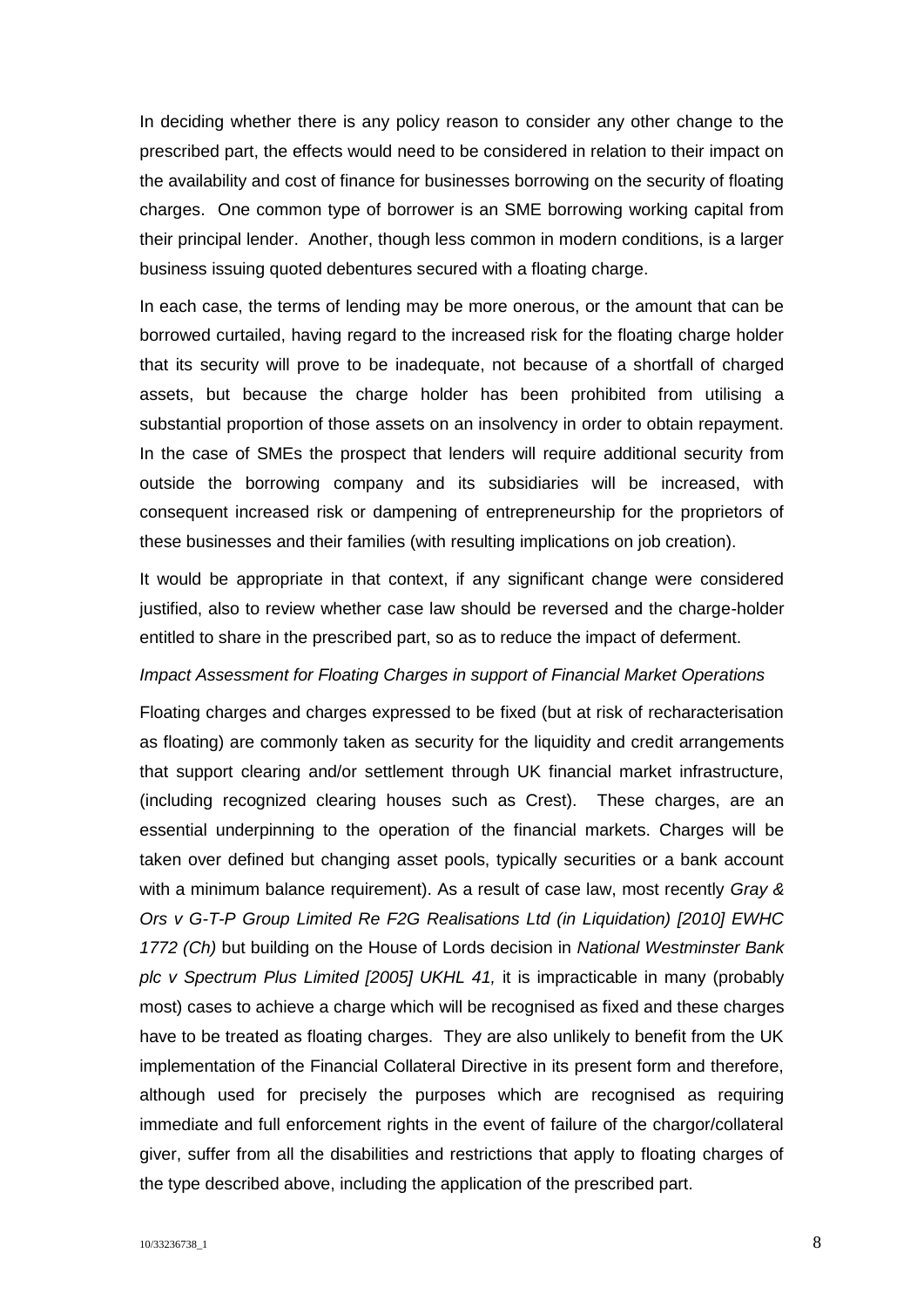While Regulation 14(5) and (6) of the Financial Markets and Insolvency (Settlement Finality) Regulations 1999 (as amended) will protect "collateral security charges" (which may be floating charges) which support central bank operations and charges given in connection with the operation of systemically important "designated systems", these would also be affected by the proposals as section 176A of the Insolvency Act 1986 (as amended) is not itself disapplied in relation to such charges.

Any increase in the prescribed part would increase the problems described above and result in charge holders requiring substantial over-collateralisation from UK borrowers and/or reconsidering whether the UK markets offer the security arrangements required for the operation of these markets. In the highly competitive world in which we operate and with the example of delays and difficulties occasioned in relation to the Lehman Bros insolvency before us, there is no case for creating such uncertainty in relation to these charges. These markets are huge contributors to the EU and UK economies and have an annual value of many billions of pounds.

The need for change to effectively include such charges in the protection intended to be afforded them by the Financial Collateral Directive (as we have repeatedly urged on the Treasury) and to remove them from the scope of prescribed part rules altogether is made all the more urgent by the uncertainty surrounding the prescribed part which the current consultation has produced.

## **Concluding Note**

The Committee finds it shocking that this proposal has emerged for consultation in a paper directed of insolvency practitioners, without any assessment or consideration of its impact on much larger and fragile markets of great importance to the economy.

## © CITY OF LONDON LAW SOCIETY 2011.

All rights reserved. This paper has been prepared as part of a consultation process. Its contents should not be taken as legal advice in relation to a particular situation or transaction.